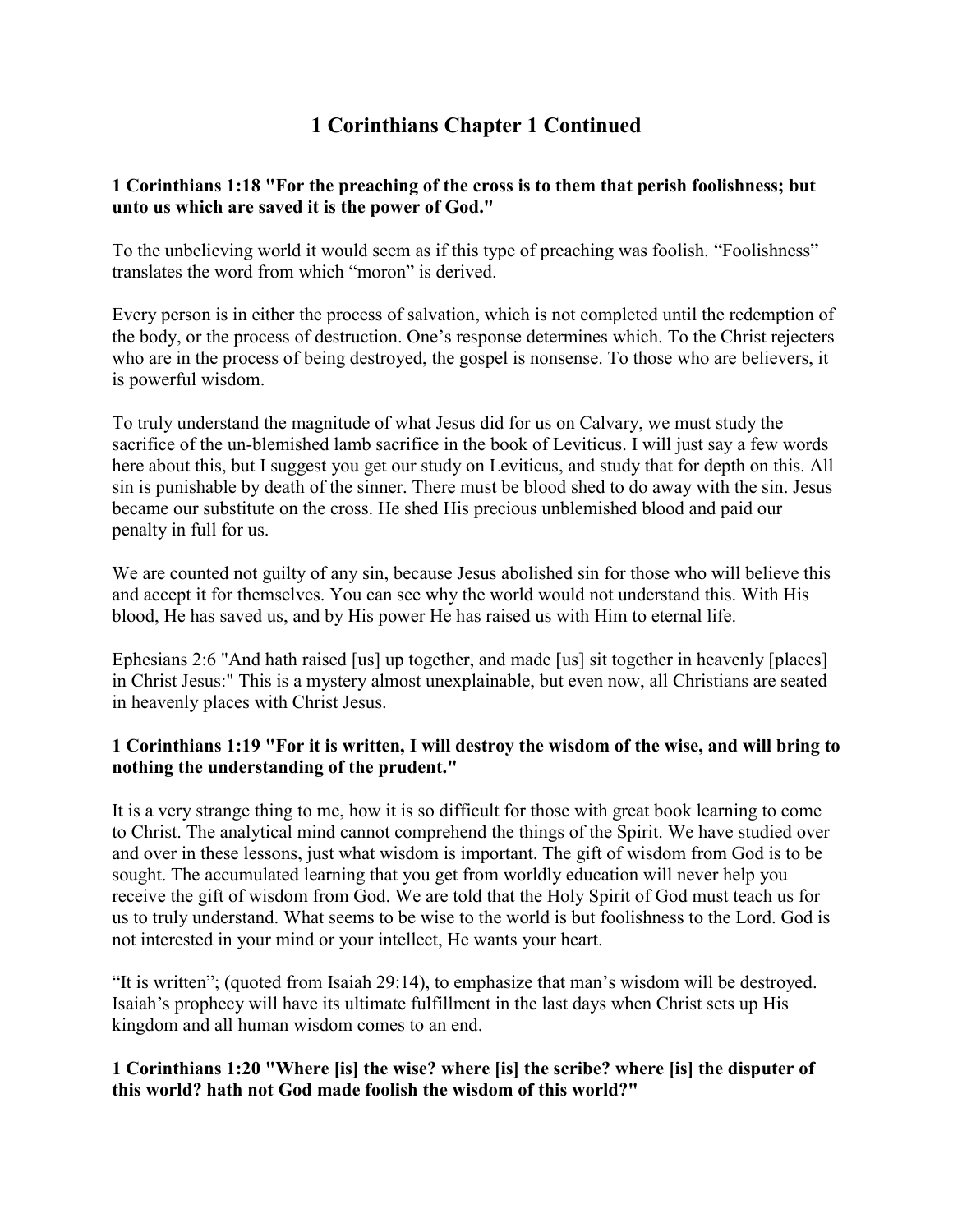Paul was paraphrasing (Isaiah 19:12), where the prophet was referring to the wise men of Egypt who promised, but never produced wisdom.

The scribes and Pharisees had head knowledge of God and His teachings but they missed the Lord Jesus Christ as their Messiah, because they did not understand the things of the Spirit. You cannot figure out God. You must believe as Abraham did, and it was counted unto him as righteousness.

Hebrews 11:1 "Now faith is the substance of things hoped for, the evidence of things not seen."

The wise want evidence but the believers have faith in someone they cannot see with their eyes. Fact is the opposite of faith.

A disputer was a Greek word with no Old Testament counterpart, identifying those who were adept at arguing philosophy.

#### **1 Corinthians 1:21: "For after that in the wisdom of God the world by wisdom knew not God, it pleased God by the foolishness of preaching to save them that believe."**

In the Wisdom of God: God wisely established that men could not come to know Him by human wisdom, since it would exalt man. God designed to save helpless sinners through the preaching of a message that was so simple, the "worldly wise" deemed it nonsense.

Human wisdom tends to run a person away from God, rather than cause him to come closer to God. Childlike faith is what it takes to please God. From the human side, salvation requires and comes only through faith.

Preaching the Word of God as the Spirit gives you utterance is the power that causes many to believe. How can you believe, except you have a preacher? I have said it many times throughout these lessons, but the 2 great powers in this world are the written and the spoken Word of God. You cannot study your Bible very long without receiving Jesus as Savior and Lord. You cannot hear the true Word of God preached many times without receiving Jesus as your Savior.

The Word convicts you and saves you. It says: "them that believe". Believe what? That Jesus died for your sins and came to save you. We must believe that He is, and that He saves those who believe.

#### **1 Corinthians 1:22 "For the Jews require a sign, and the Greeks seek after Wisdom:"**

Paul found that the Greeks sought after wisdom, when he was ministering in Athens. This was thought to be one of the foremost areas for learning in the world at that time. They were constantly analyzing every new thing that came along. We know from the teaching of Jesus in the four gospels that the Jews were always demanding signs from heaven.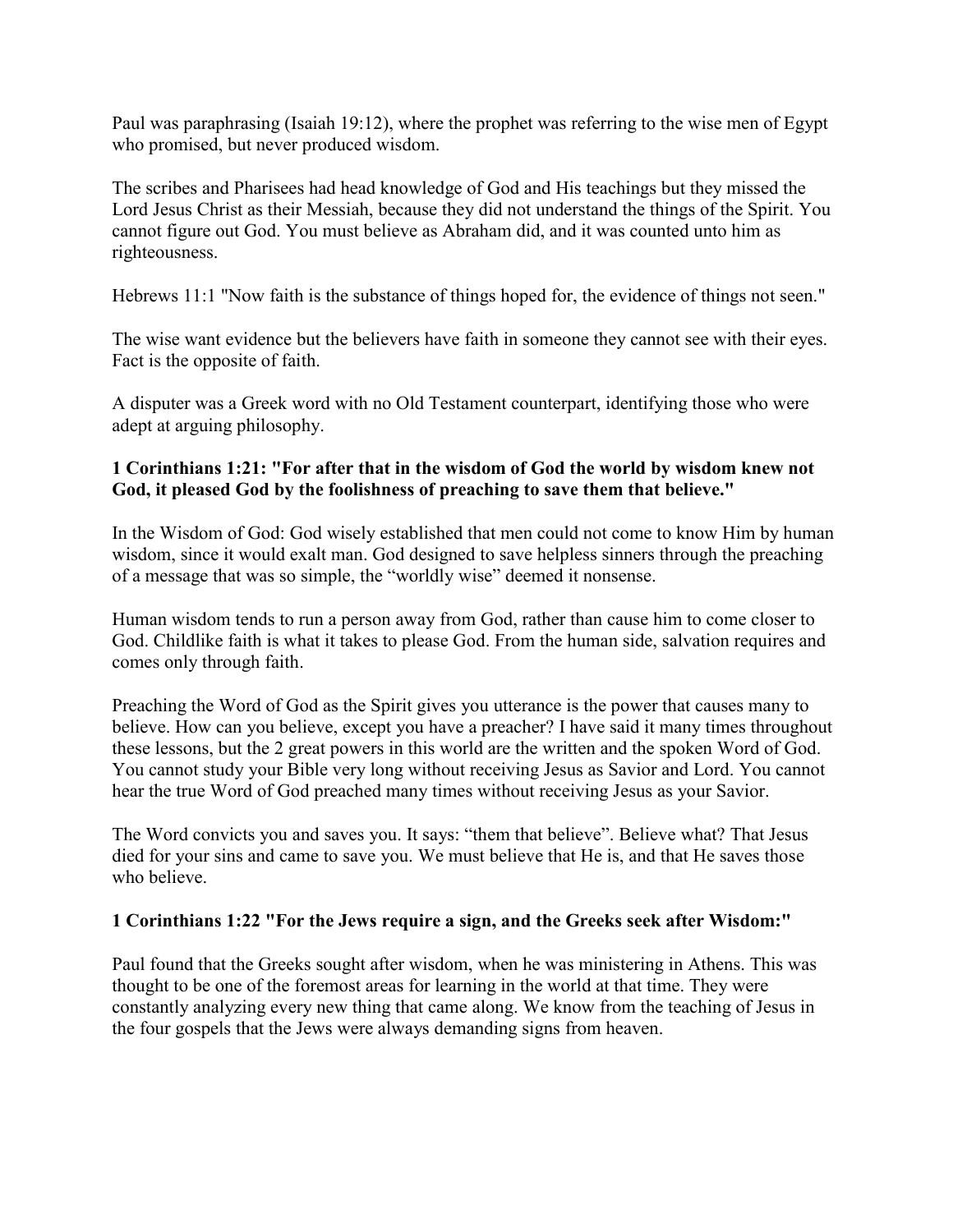Unbelieving Jews still wanted supernatural signs, yet they refused to accept the most glorious of all the supernatural signs: the works of God, the provision of salvation through a virgin born, crucified, and risen Messiah. In fact, the sign was a stumbling block to them.

This was nothing new, because Elijah had run into this very same thing. When he called down fire from heaven to devour the offering, it was to prove whether the prophets of Baal were representing the one true God, or whether Elijah's God was the One True God.

1 Kings 18:21 "And Elijah came unto all the people, and said, How long halt ye between two opinions? if the LORD [be] God, follow him: but if Baal, [then] follow him. And the people answered him not a word."

I Kings 18:38-39 "Then the fire of the LORD fell, and consumed the burnt sacrifice, and the wood, and the stones, and the dust, and licked up the water that [was] in the trench." "And when all the people saw [it], they fell on their faces: and they said, The LORD, he [is] the God; the LORD, he [is] the God."

Read all this account (in chapter 18), to get the full impact. God had proved Himself over and over to the Israelites. It was time for faith to operate in these people without a sign.

#### **1 Corinthians 1:23 "But we preach Christ crucified, unto the Jews a stumbling block, and unto the Greeks foolishness;"**

The only true sign and the only true wisdom. This alone was the message Paul would preach because it alone had the power to save all who believed.

The Jews had been for years expecting their Messiah to come and free them from the oppression of the Romans. They were expecting a mighty warrior king like David. They believed themselves to be God's chosen people, and the teaching that all men were brothers was not acceptable to them. The Greeks would not accept any teaching that they could not accumulate the facts and come up with a theory about. The crucifixion of Christ did not fit into either of their theories.

Look with me at the following Scriptures which show how Jesus is their stumbling rock.

1 Peter 2:7-8 "Unto you therefore which believe [he is] precious: but unto them which be disobedient, the stone which the builders disallowed, the same is made the head of the corner," "And a stone of stumbling, and a rock of offence, [even to them] which stumble at the word, being disobedient: whereunto also they were appointed."

Even though the Jews had the law, they could not justify this crucifixion of Jesus. They could not go beyond this one point. There would be no salvation without the crucifixion.

#### **1 Corinthians 1:24 "But unto them which are called, both Jews and Greeks, Christ the power of God, and the wisdom of God."**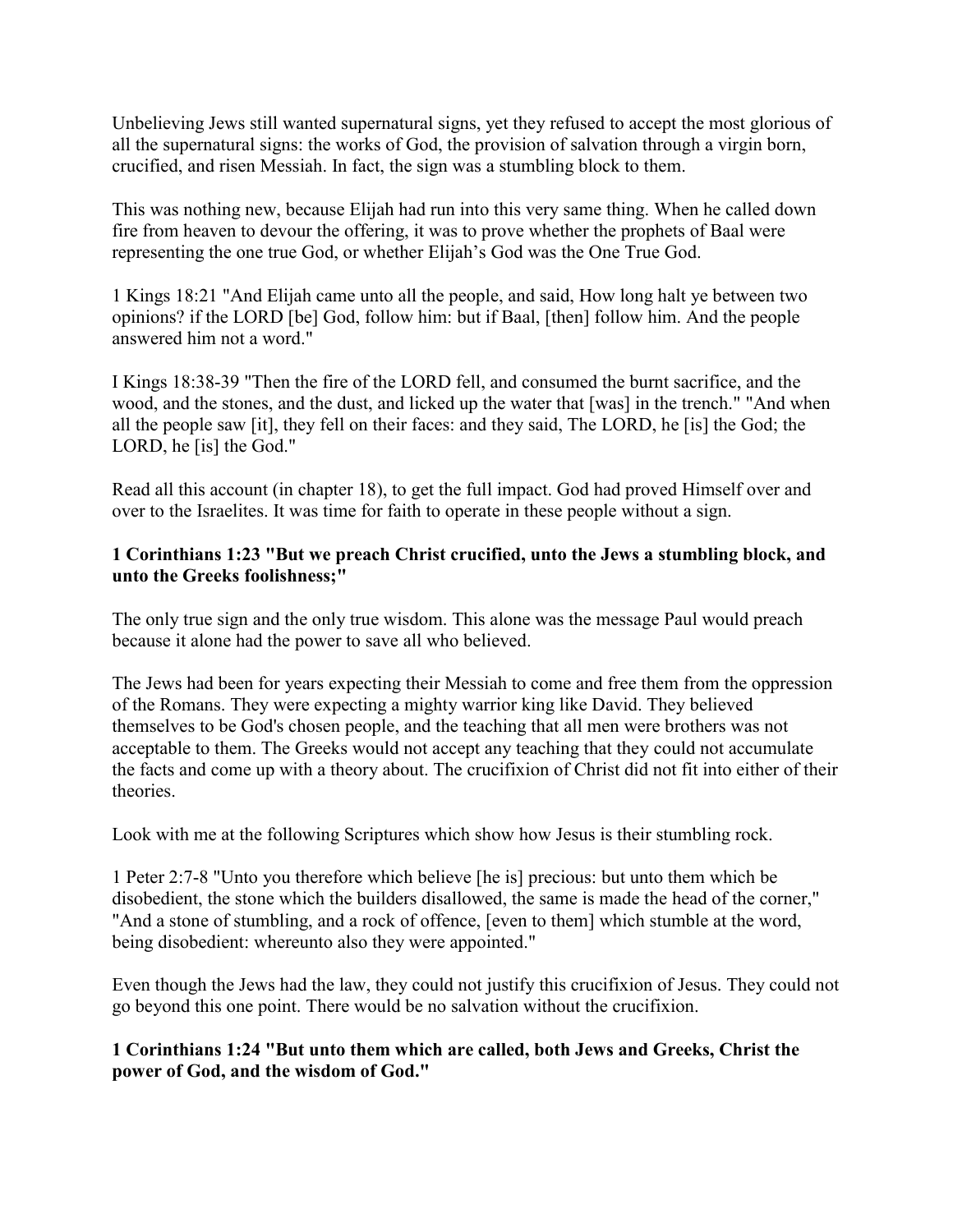To all that are called, the message of the cross, which seems so pointless and irrelevant to man's proud, natural mind, exhibits God's greatest power and greatest wisdom.

Jesus tore the middle wall of partition down, when He was crucified on the cross. There is just one way to be saved, and that is through belief in Jesus. It does not matter whether you are a Jew or any other nationality. It is Jesus who saves. The power was given to Jesus by the Father.

Matthew 28:18 "And Jesus came and spake unto them, saying, All power is given unto me in heaven and in earth."

Read (Revelation 5:13 and 11:6) in connection with this.

#### **1 Corinthians 1:25 "Because the foolishness of God is wiser than men; and the weakness of God is stronger than men."**

Let us look at this same thing in some Scriptures from Romans.

Romans 11:33-35 "O the depth of the riches both of the wisdom and knowledge of God! how unsearchable [are] his judgments, and his ways past finding out!" "For who hath known the mind of the Lord? or who hath been his counsellor?" "Or who hath first given to him, and it shall be recompensed unto him again?"

Romans 11:36 "For of him, and through him, and to him, [are] all things: to whom [be] glory for ever. Amen."

The things that man thought of as weakness or defeat, brought about the greatest victory that man has ever known. Of course, I am speaking of the crucifixion.

#### **1 Corinthians 1:26 "For ye see your calling, brethren, how that not many wise men after the flesh, not many mighty, not many noble, [are called]:"**

We see that this is true. God does not go down and call the king away from his kingship to follow Him and be His worker. He went and got some fishermen, who were unlearned in the law. God did not choose the scribes and Pharisees, or the priest, or high priest to be His apostles either. He chose the simple people who were not burdened down with their own importance. Usually God chooses someone who is very shy in the flesh (like Moses).

God chooses those who would be totally dependent on Him. Those who would not decide on their own what to do, but would seek the will of God in every matter are the ones He would use. God is looking for a few people who will serve Him, in whatever task He has for them to do.

**1 Corinthians 1:27 "But God hath chosen the foolish things of the world to confound the wise; and God hath chosen the weak things of the world to confound the things which are mighty;"**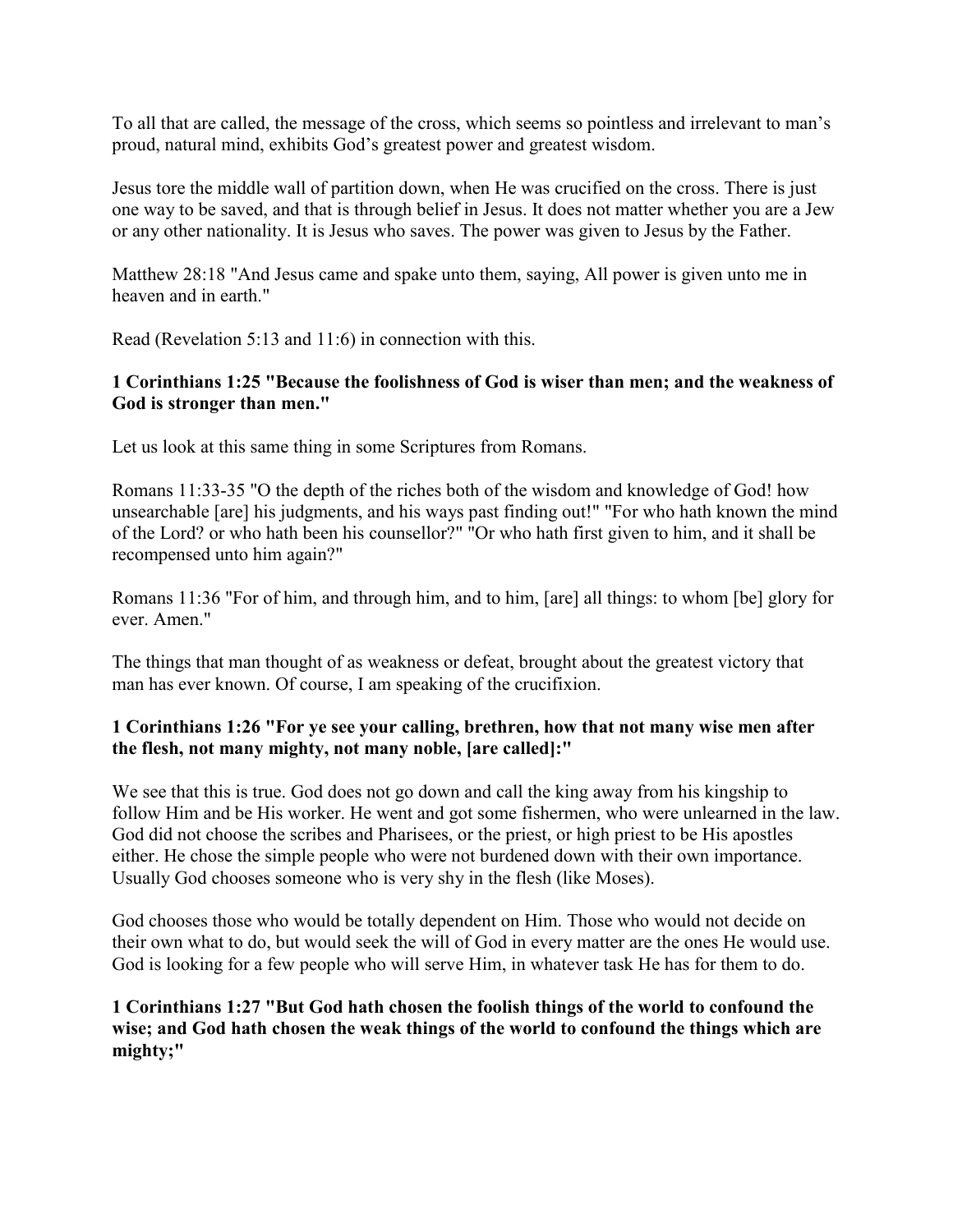God disdained human wisdom, not only by disallowing it as a means to knowing Him, but also by choosing to save the lowly. He does not call to salvation many who the world would call wise, mighty and noble.

God's wisdom is revealed to the foolish, weak, and common. That is, those considered nothing by the elite, who trust in Jesus Christ as Savior and Lord. God clearly received all the credit and the glory for causing such lowly ones to know Him and the eternal truths of His heavenly kingdom.

The following Scripture in Luke explains this very well.

Luke 21:15: "For I will give you a mouth and wisdom, which all your adversaries shall not be able to gainsay nor resist."

### **1 Corinthians 1:28 "And base things of the world, and things which are despised, hath God chosen, [yea], and things which are not, to bring to nought things that are:"**

If you are nothing in the sight of the world, you have one qualification that God is looking for. He takes those from complete obscurity (by the world's calculation), and makes them His helpers. The only power, or wisdom, or strength we need is Jesus in us. We do not need a highly educated mind by the standards of the world. He gives us the mind of Christ.

1 Corinthians 2:16 "For who hath known the mind of the Lord, that he may instruct him? But we have the mind of Christ."

The spoken Word of God created all the earth, and everything in it and around it from nothing.

## **1 Corinthians 1:29 "That no flesh should glory in his presence."**

No saved sinner can boast that he has achieved salvation by his intellect.

If we are truly His, everything we are and hope to be is because He ordained it. That leaves no room for self-glory. The creation is flesh. The Creator is Spirit. Even our salvation is by divine intervention into our affairs.

#### **1 Corinthians 1:30-31 "But of him are ye in Christ Jesus, who of God is made unto us wisdom, and righteousness, and sanctification, and redemption:" "That, according as it is written, He that glorieth, let him glory in the Lord."**

The redeemed not only are given salvation by God's wisdom rather than by their own, but are also graciously given (by His doing), a measure of His divine wisdom. As well as imputed righteousness (Rom. 4:5; 2 Cor. 5:21), sanctification from sin (Eph. 2:10), and redemption by God (Eph. 1:14; 1 Peter 1:18-19). In order that, above all else, the Lord will be glorified (Gal. 6:4).